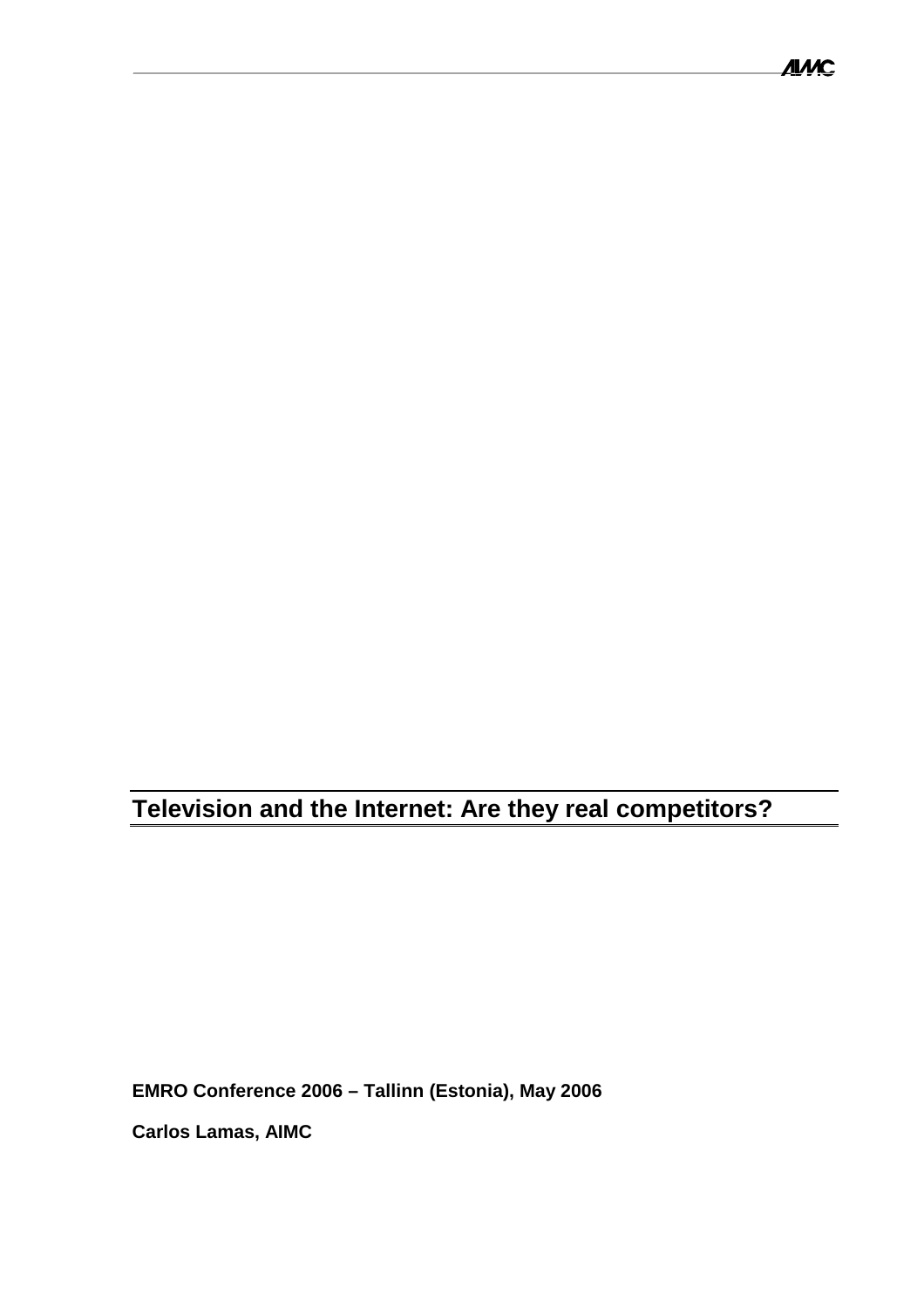### **Introduction**

Ever since the Internet's penetration began to be significant (from around 1996 onwards), people have been warning about the threat this new medium poses to television consumption. Although the warnings were not as strident, the phenomenon paralleled the doom-laden predictions made many years before, that the emergence and growth of television would sound the death knell of radio.

As might be expected, this idea of a confrontation between media channels inspired academics worldwide to analyse the effects of Internet use on television. However, these studies have so far failed to produce any conclusive results overall, as in purely numeric terms, there are at the moment as many studies correlating the rise of the Internet with the decline of television as those that find no significant impact of one medium on the other.

Historically, without wishing to exclude other less common approaches, this issue has been studied using two basic methodological focuses: the comparative analysis of television consumption among Internet users and the population at large (or between Internet users and non-Internet users) and surveys of Internet users asking them what activities have been most powerfully affected by the time they now spend online. We will comment on the characteristics and findings of each of these focuses and put forward an approach aiming to overcome their limitations.

#### **Comparative analysis of Internet-users and non-Internet users**

The idea is to compare the behaviour of the population in general with that of Internet users as a group as regards media (television and the Internet specifically) so as to identify any differences and derive their consequences. The source of information is necessarily a survey measuring different media simultaneously.

If we look at the results provided by the EGM multimedia survey, the situation for Spain looks as follows:

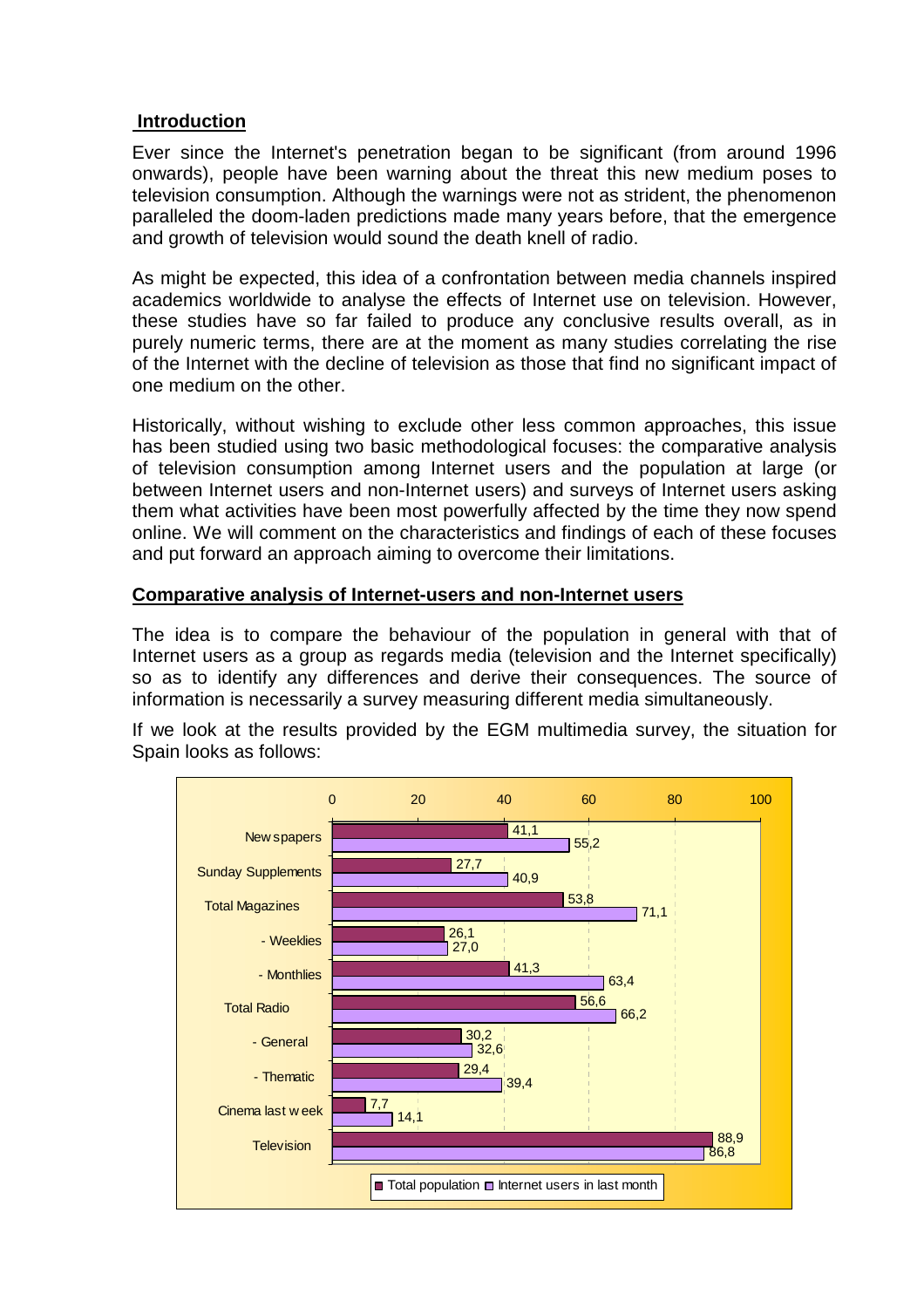In addition to the daily reach of television shown by the preceding graph, it is also worth comparing relative television consumption (average daily viewing in minutes) between the two groups:



The first figure clearly shows that, in general, Internet users consume more media than non-Internet users. The Internet-using population reads more newspapers, more magazines (particularly monthlies), listens to more radio (particularly musical stations) and goes to the cinema more often. The only exception to this rule is the share accounted for by television, as Internet users devote 18% less time to television than the average for the population as a whole.

The problem with this type of analysis is that it is basically descriptive and static, which makes it hard to argue for any cause-effect relationships. In other words, Internet users go to the cinema more often, for example, but it is impossible to deduce that this difference in their habits is a result of their having started to use the Internet. It is more reasonable to suppose that other factors are at work to explain their differences in behaviour, such as age, educational attainment, size of habitat, etc. In other words, it is quite possible that the Internet user was a strong media consumer or watched television less than average before going online.

#### **Internet-user surveys**

As mentioned, in these surveys a sample of Internet users are asked their opinion about what activity (from a list of possible activities) they have cut down on in order to make time for the Internet in their schedule. AIMC introduced this question in January 2000 in the third edition of the la *Encuesta AIMC a usuarios de Internet* (AIMC survey of Internet users). The replies to this question in the most recent published edition of the survey (January 2006 with a sample of 57.310 interviews) were as follows: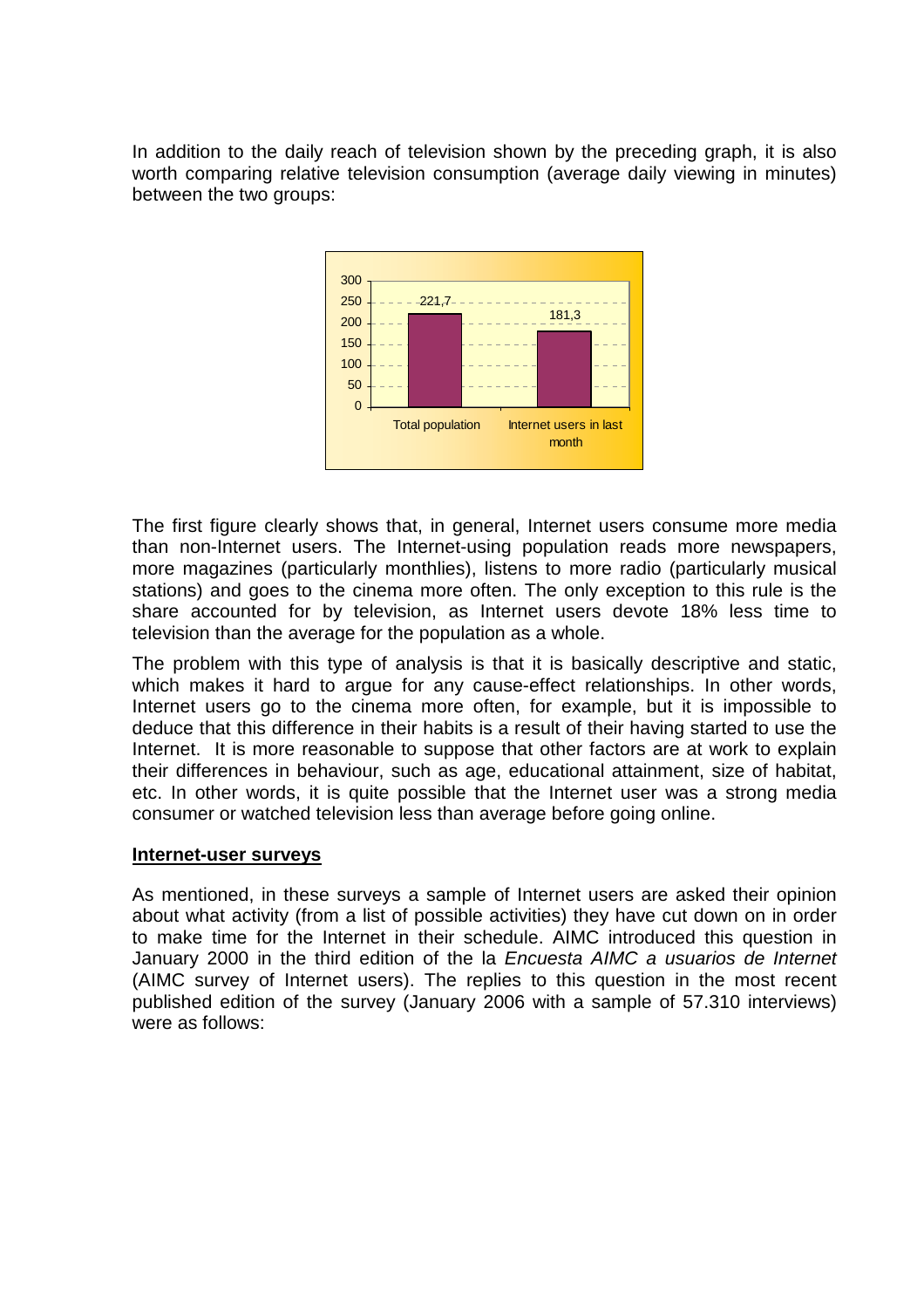

Here we see that it is television consumption that is considered to be most powerfully affected. This result matches with that found in most surveys of this kind.

Nevertheless, it is difficult to consider these statements to be conclusive. People's relationship to television is generally very strong, but they are often a little ashamed to admit it. This can shape the answers given and imbue them with a deceptive subjective charge.

Moreover, the fact that "doing nothing" is the activity mentioned in second place suggests that people's memory is highly imprecise.

# **The TV meter panel**

 $\overline{a}$ 

In the search for a more appropriate means of investigation it would seem, first of all, that we should concentrate on the home, as use of the Internet in the workplace although undoubtedly significant- has no great likelihood of reducing television viewing time. Similarly, the potential effect on television is almost exclusively concentrated in households with Internet access.

Moreover, the ideal instrument of analysis would be provided by an ongoing panelobservation study (rather than a questionnaire-based survey) which measures television and Internet use at the same time. This could be achieved using a classic TV meter panel such as the *TNS AM* in Spain, in which homes with Internet access could be equipped with monitoring and control software such as that used by *NetRatings*.

We currently lack this ideal instrument, however. Nevertheless *TNS AM* has gathered Internet access data on the homes in its Spanish meter panel and this will enable us to tackle the issue of the effect of the Internet on television viewing from a new viewpoint<sup>1</sup>.

<sup>1</sup> A similar study was reported in the Netherlands by *Paul van Niekerk and Marlies van Bergen* on data from the *Intomart GFK* panel. Their findings were presented at WAM in Montreal in June 2005.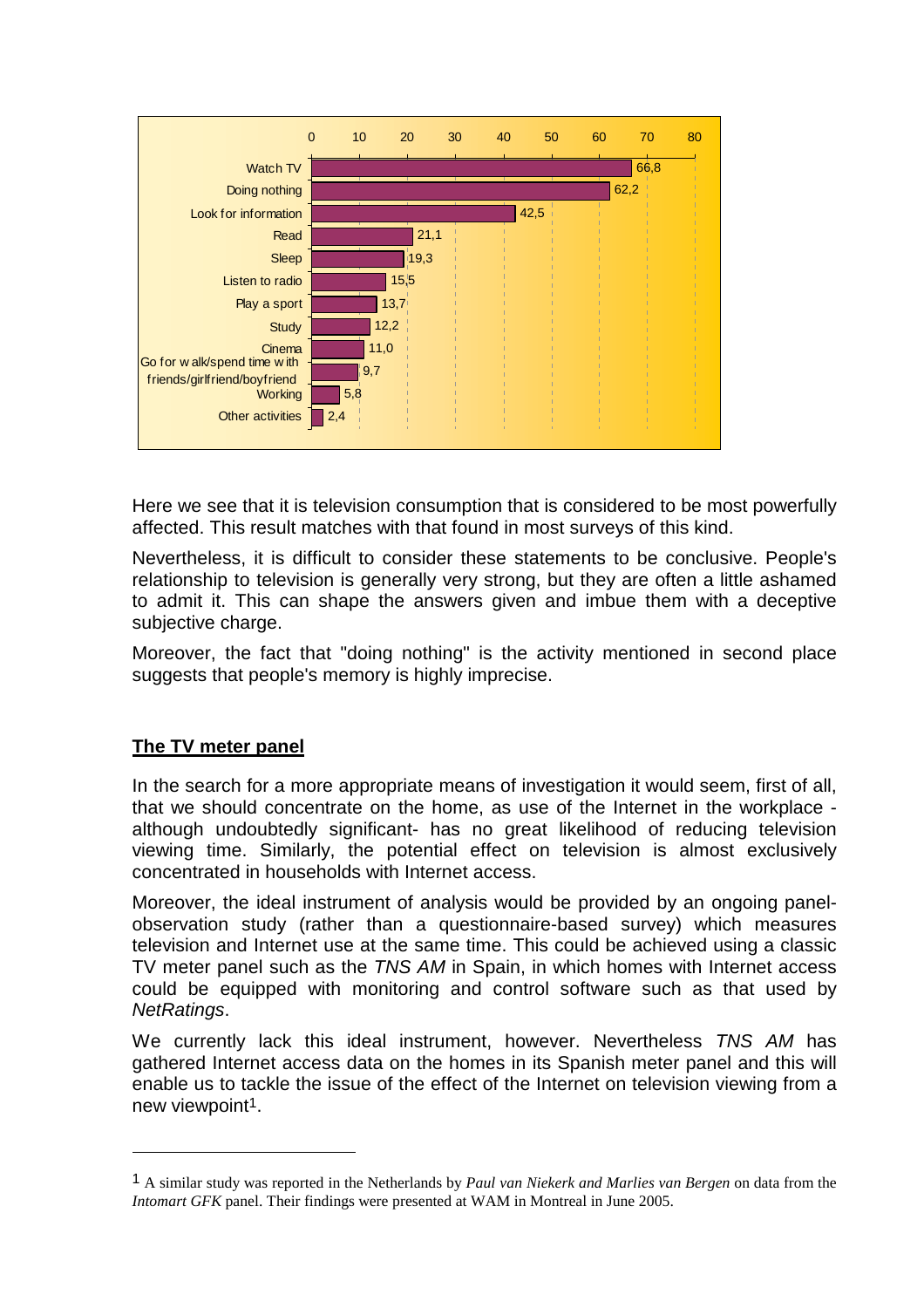# **Analysis conducted**

Information is available on whether each household in the *TNS AM* panel has Internet access together with the six-month period in which the Internet was first accessed.

| <b>Start of Internet access</b> | 1 half year later |             | 2 half years later |             |
|---------------------------------|-------------------|-------------|--------------------|-------------|
|                                 | Households        | Individuals | Households         | Individuals |
| 2nd half of 97                  | 2                 | 4           | 2                  | 4           |
| 1st half of 98                  | 6                 | 18          | 5                  | 16          |
| 2nd half of 98                  | 12                | 42          | 12                 | 42          |
| 1st half of 99                  | 15                | 53          | 13                 | 49          |
| 2nd half of 99                  | 27                | 85          | 19                 | 61          |
| 1st half of 00                  | 25                | 81          | 19                 | 63          |
| 2nd half of 00                  | 37                | 121         | 25                 | 79          |
| 1st half of 01                  | 24                | 75          | 19                 | 58          |
| 2nd half of 01                  | 28                | 87          | 22                 | 65          |
| 1st half of 02                  | 18                | 54          | 15                 | 45          |
| 2nd half of 02                  | 19                | 61          | 12                 | 38          |
| 1st half of 03                  | 13                | 41          | 9                  | 28          |
| 2nd half of 03                  | 19                | 53          | 16                 | 41          |
| 1st half of 04                  | 18                | 55          | 15                 | 50          |
| 2nd half of 04                  | 15                | 52          |                    | ٠           |
| Total                           | 278               | 882         | 203                | 639         |

The table above shows the number of experimental units broken down by the half year intervals in which each household was first connected to the Internet. In order to obtain sufficiently solid consumption estimates at the individual level, only those panellists who belonged to the usable (in-tab) sample of the panel on at least 20 days of each and every month in the six month period before the period where the Internet connection took place and one or two half years afterwards have been taken into account.

Individual and six-monthly consumption reported by the panel has been adjusted to cancel out seasonal effects. These adjustment factors were calculated based on the relative consumption of the first and second half of 2000 to 2005. It was not considered necessary to apply adjustments by year given the stability of annual consumption since 2000.

Finally, adjusted consumption was consolidated for the two half-years immediately preceding and immediately following the half-year in which Internet access began. The data aggregate the results of a common sample (both half years) of 882 individuals.

The results obtained were as follows: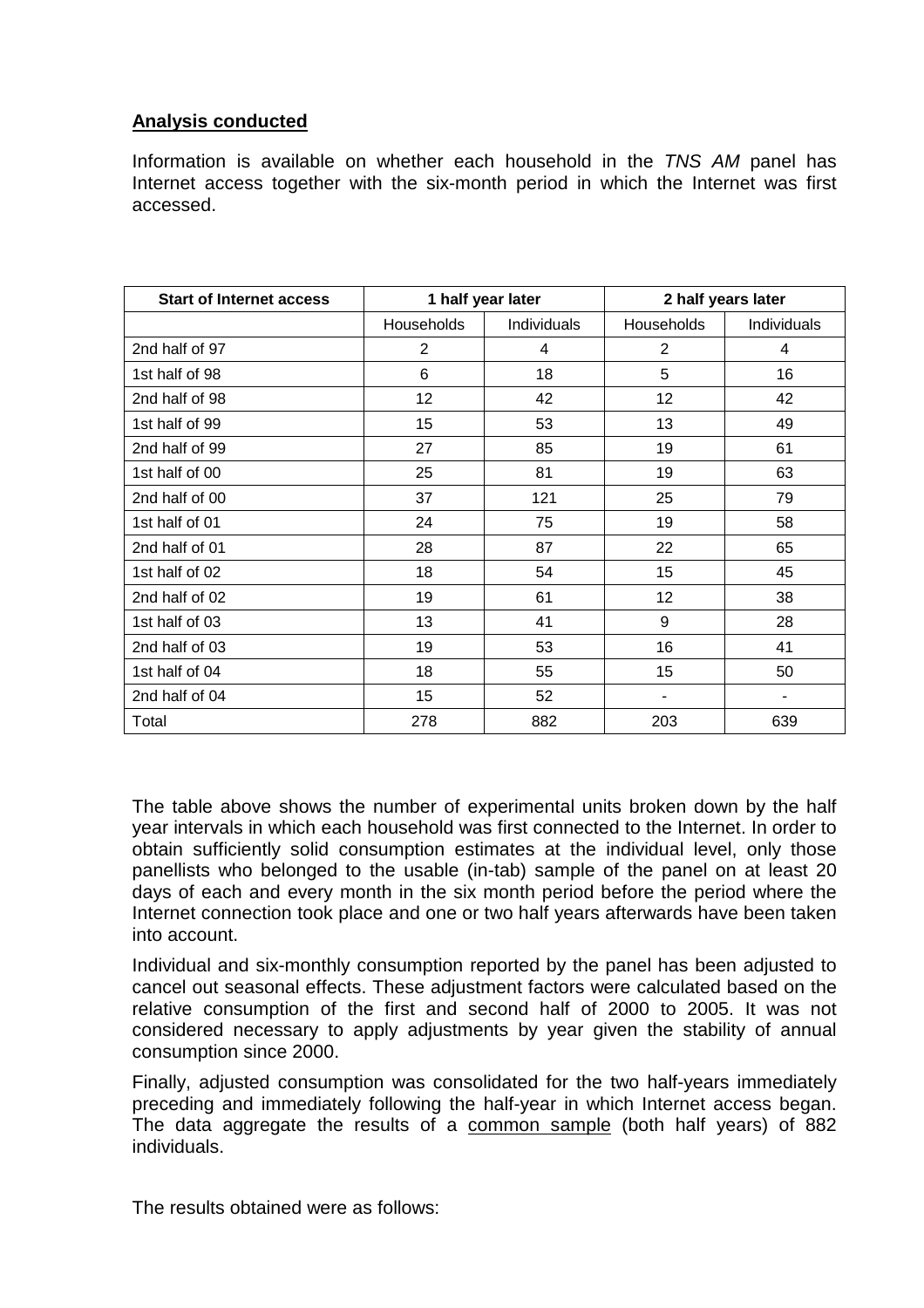

The drop in consumption of 1.1% is, however you look at it, insignificant.

Obviously, this negligible effect is the aggregated result of variations in the viewing habits of various individuals, some of whom will have increased consumption and some decreased. The frequency distribution of the percentage variations at individual level shows the following shape:



We obtain a slightly asymmetrical bell-shaped curve, limited to the left at -100.

To interpret these results correctly it is essential to take into account the fact that all the individuals in the household that has had an Internet access installed are included. However, not all the members of these households have necessary become Internet users. Hence any effect Internet use may have will be damped to some extent in this analysis.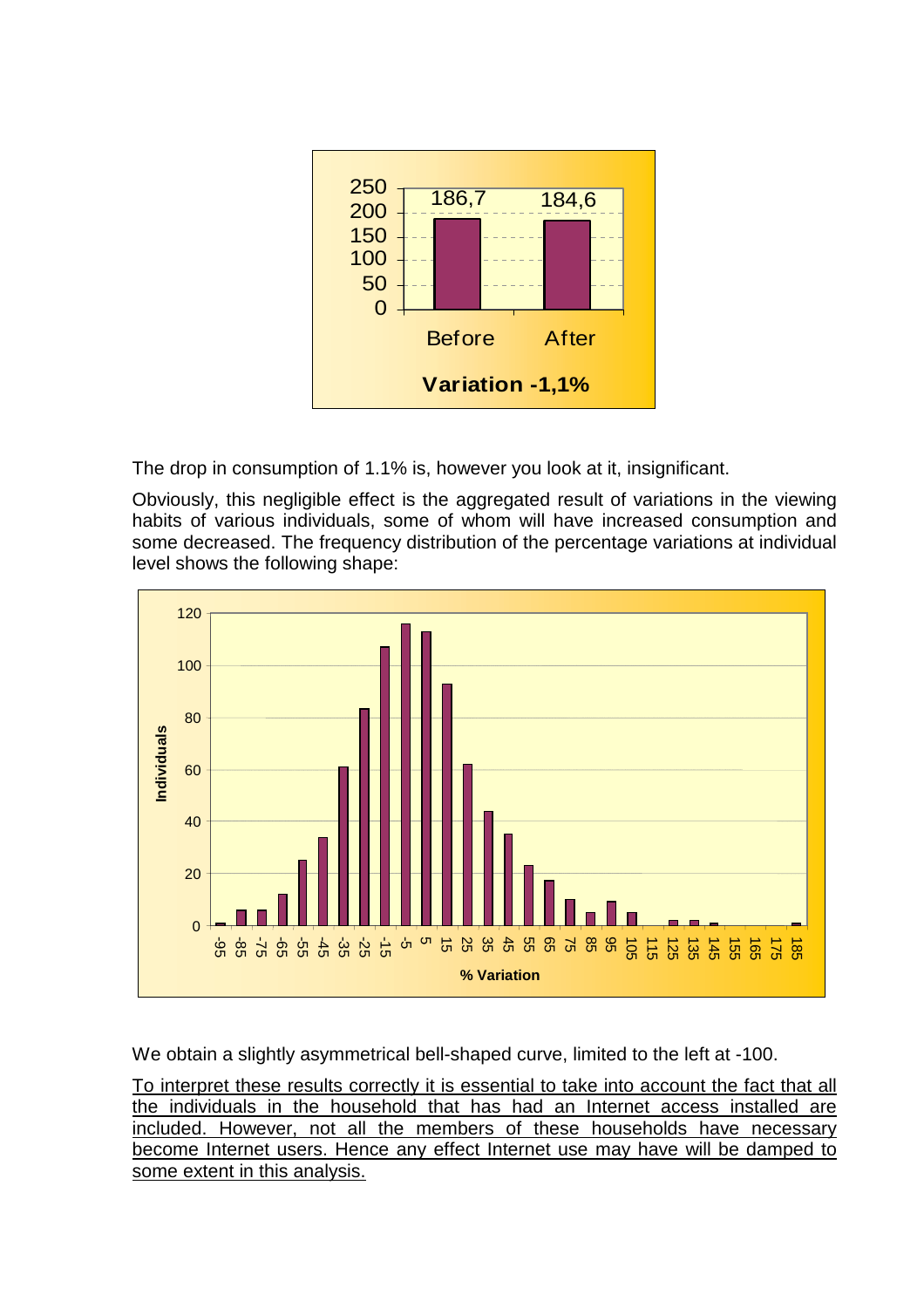The overall information has been analysed by age, sex, social class, etc. and the most revealing segmentation is that for age.

|                | Average minutes<br>previous half year | Average minutes<br>following half year | Variation | No. individuals |
|----------------|---------------------------------------|----------------------------------------|-----------|-----------------|
| 4 to 9 years   | 142.2                                 | 145.6                                  | 2.4       | 64              |
| 10 to 12 years | 141.0                                 | 149.1                                  | 5.7       | 33              |
| 13 to 15 years | 154.4                                 | 139.6                                  | $-9.6$    | 46              |
| 16 to 24 years | 151.2                                 | 145.4                                  | $-3.8$    | 141             |
| 25 to 29 years | 150.4                                 | 139.6                                  | $-7.2$    | 79              |
| 30 to 34 years | 204.7                                 | 195.9                                  | $-4.3$    | 74              |
| 35 to 44 years | 192.2                                 | 185.3                                  | $-3.6$    | 169             |
| 45 to 54 years | 208.8                                 | 211.4                                  | 1.2       | 131             |
| 55 to 64 years | 234.2                                 | 237.8                                  | 1.6       | 84              |
| 65+ years      | 261.2                                 | 281.6                                  | 7.8       | 61              |

The direction of the differences can perhaps be seen best graphically.



As the figure shows, it is among young people and the middle aged (the most likely Internet users in the household) where the drop in television consumption seems to have a small effect.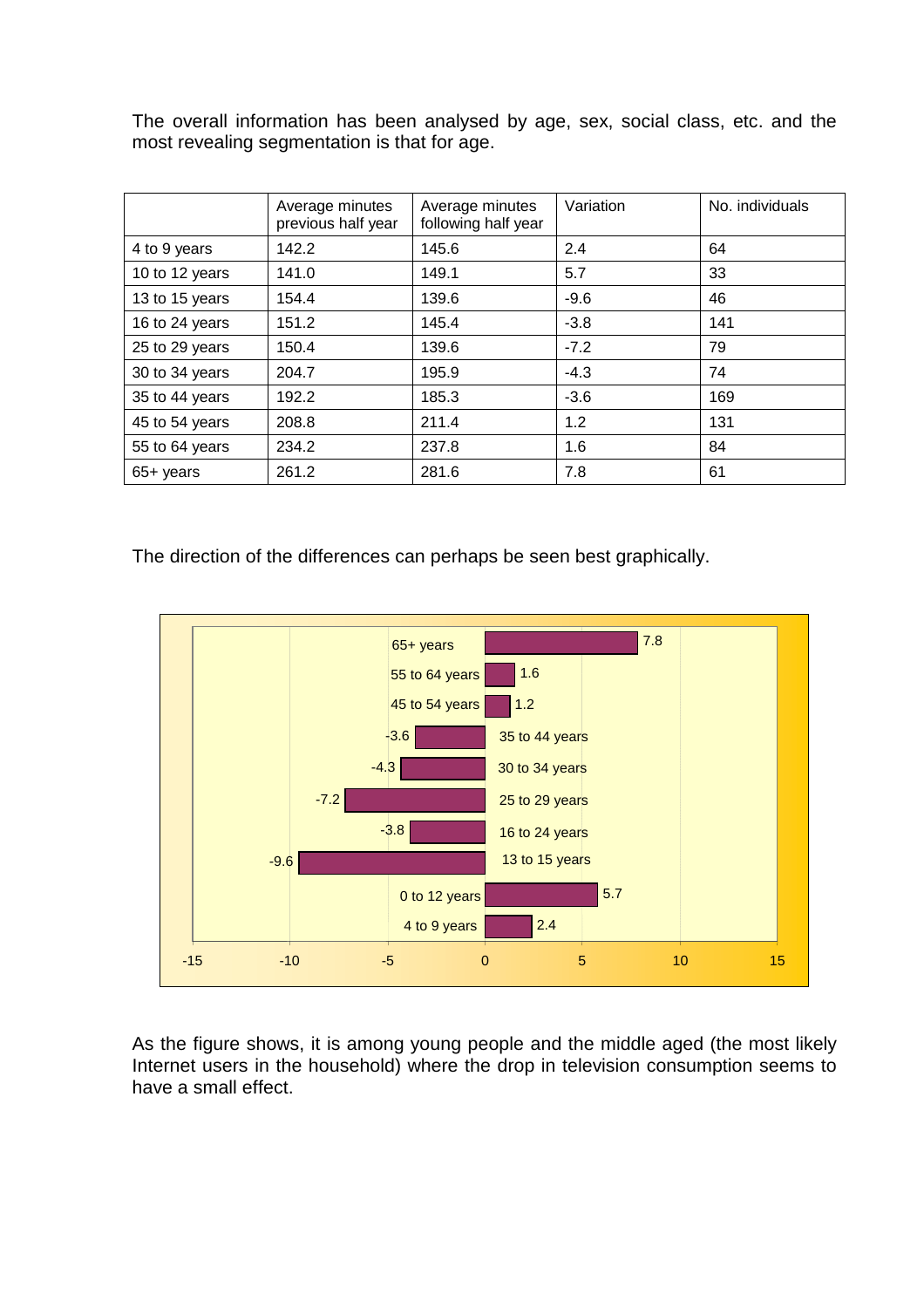No significant results emerge when the data are segmented along other variables.

|                                | Average<br>minutes<br>previous half<br>year | Average<br>minutes<br>following half<br>year | Variation | No. individuals |
|--------------------------------|---------------------------------------------|----------------------------------------------|-----------|-----------------|
| Male                           | 174.7                                       | 172.8                                        | $-1.1$    | 431             |
| Female                         | 198.1                                       | 195.9                                        | $-1.1$    | 451             |
| Employed                       | 194.2                                       | 193.9                                        | $-0.1$    | 515             |
| Unemployed                     | 176.1                                       | 171.6                                        | $-2.5$    | 367             |
| University degree              | 164.6                                       | 160.9                                        | $-2.2$    | 143             |
| Secondary education            | 182.4                                       | 178.1                                        | $-2.4$    | 269             |
| Primary education              | 214.3                                       | 214.3                                        | 0.0       | 310             |
| No education                   | 159.9                                       | 159.2                                        | $-0.4$    | 160             |
| Upper socio-economic class     | 156.2                                       | 146.6                                        | $-6.1$    | 103             |
| Mid-upper socio-econ. class    | 180.0                                       | 180.9                                        | 0.5       | 219             |
| Mid-middle socio-econ. class   | 188.6                                       | 187.7                                        | $-0.5$    | 340             |
| Lower-middle socio-econ. class | 198.9                                       | 197.2                                        | $-0.9$    | 179             |
| Lower socio-econ. class        | 229.3                                       | 219.6                                        | $-4.2$    | 41              |
| 1-2 people                     | 185.1                                       | 187.5                                        | 1.3       | 134             |
| 3-4 people                     | 191.2                                       | 185.3                                        | $-3.1$    | 504             |
| 5 or more people               | 178.1                                       | 181.6                                        | 1.9       | 244             |
| <2,000 inhabitants             | 182.2                                       | 182.2                                        | 0.0       | 69              |
| 2,000 to 10,000 inhabitants    | 195.7                                       | 190.8                                        | $-2.5$    | 141             |
| 10,000 to 50,000 inhabitants   | 196.4                                       | 191.2                                        | $-2.7$    | 203             |
| 50,000 to 200,000 inhabitants  | 167.0                                       | 173.0                                        | 3.6       | 204             |
| 200,000 to 500,000 inhabitants | 180.0                                       | 182.5                                        | 1.4       | 108             |
| Over 500,000 inhabitants       | 198.0                                       | 188.2                                        | $-5.0$    | 157             |
| Andalusia                      | 200.0                                       | 197.0                                        | $-1.5$    | 128             |
| Catalonia                      | 207.5                                       | 208.5                                        | 0.5       | 114             |
| Basque Region                  | 177.5                                       | 168.5                                        | $-5.1$    | 104             |
| Galicia                        | 157.3                                       | 153.8                                        | $-2.3$    | 52              |
| Madrid                         | 192.4                                       | 180.7                                        | $-6.1$    | 135             |
| Valencia Region                | 197.5                                       | 196.1                                        | $-0.7$    | 94              |
| Canary Islands                 | 177.7                                       | 187.2                                        | 5.4       | 127             |
| Castilla-La Mancha             | 164.1                                       | 165.9                                        | 1.1       | 98              |
| Rest of Spain                  | 185.3                                       | 182.5                                        | $-1.5$    | 30              |

When the available time-block information is analysed some differences can be seen, but they are not very significant. The strongest influence seems to be on the *Morning* and *Night1* intervals.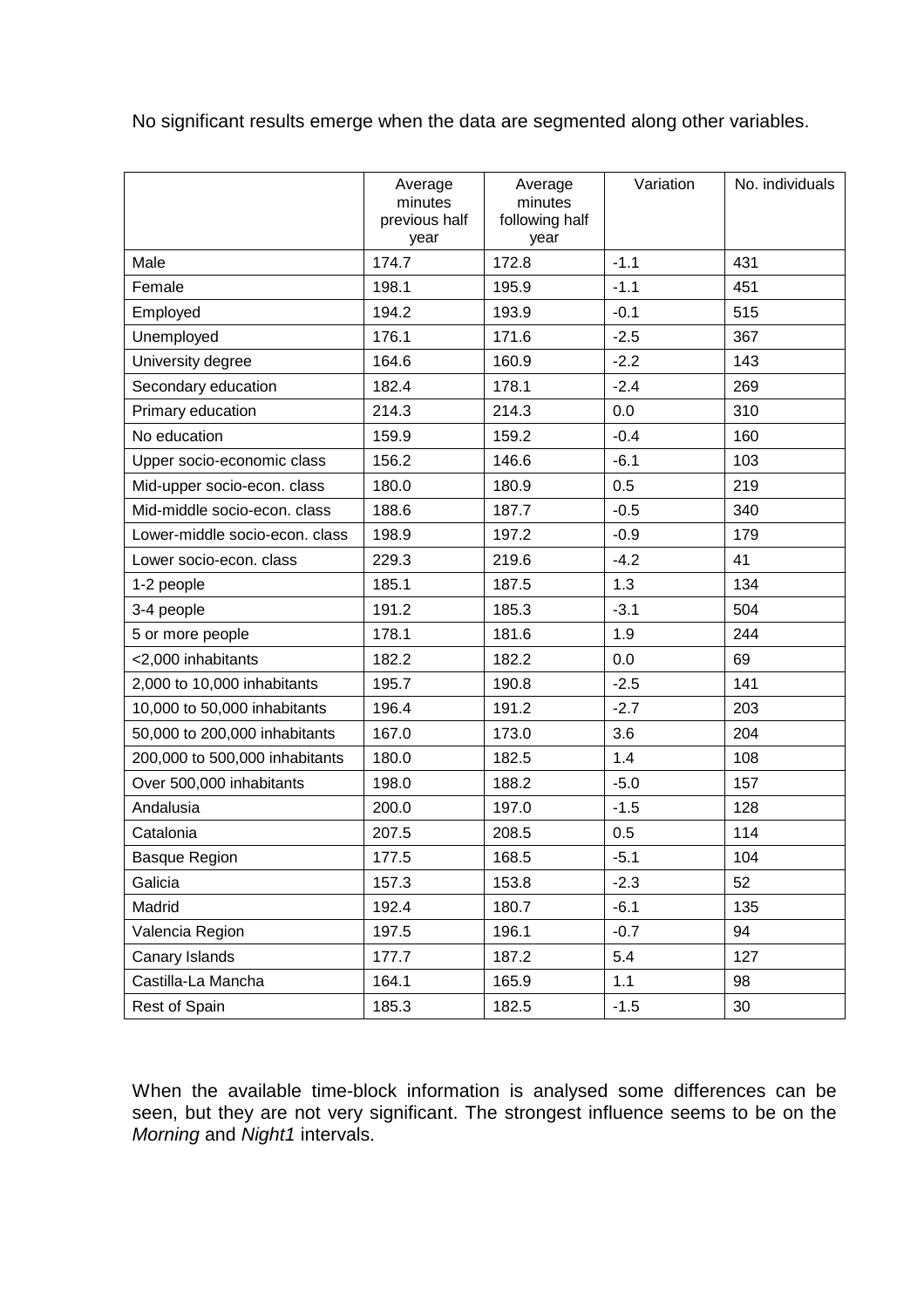

In order to see possible effects over a period longer than six months the same type of analysis was repeated for the common sample for the three half-year periods (the one immediately before getting an Internet connection and the two immediately afterwards). The result does not add anything new and continues to suggest a negligible effect.



We also analysed the effects segmenting Internet users according to frequency of use. *TNS AM* collects information from its panelists regarding their answer to the question *how often the household accesses the Internet.* The answers are divided into three categories:

- − Ever day or almost every day.
- − Once or more a week.
- − Once or more a month.

The results obtained do not allow any inferences to be made as to the differential effects of frequency of access.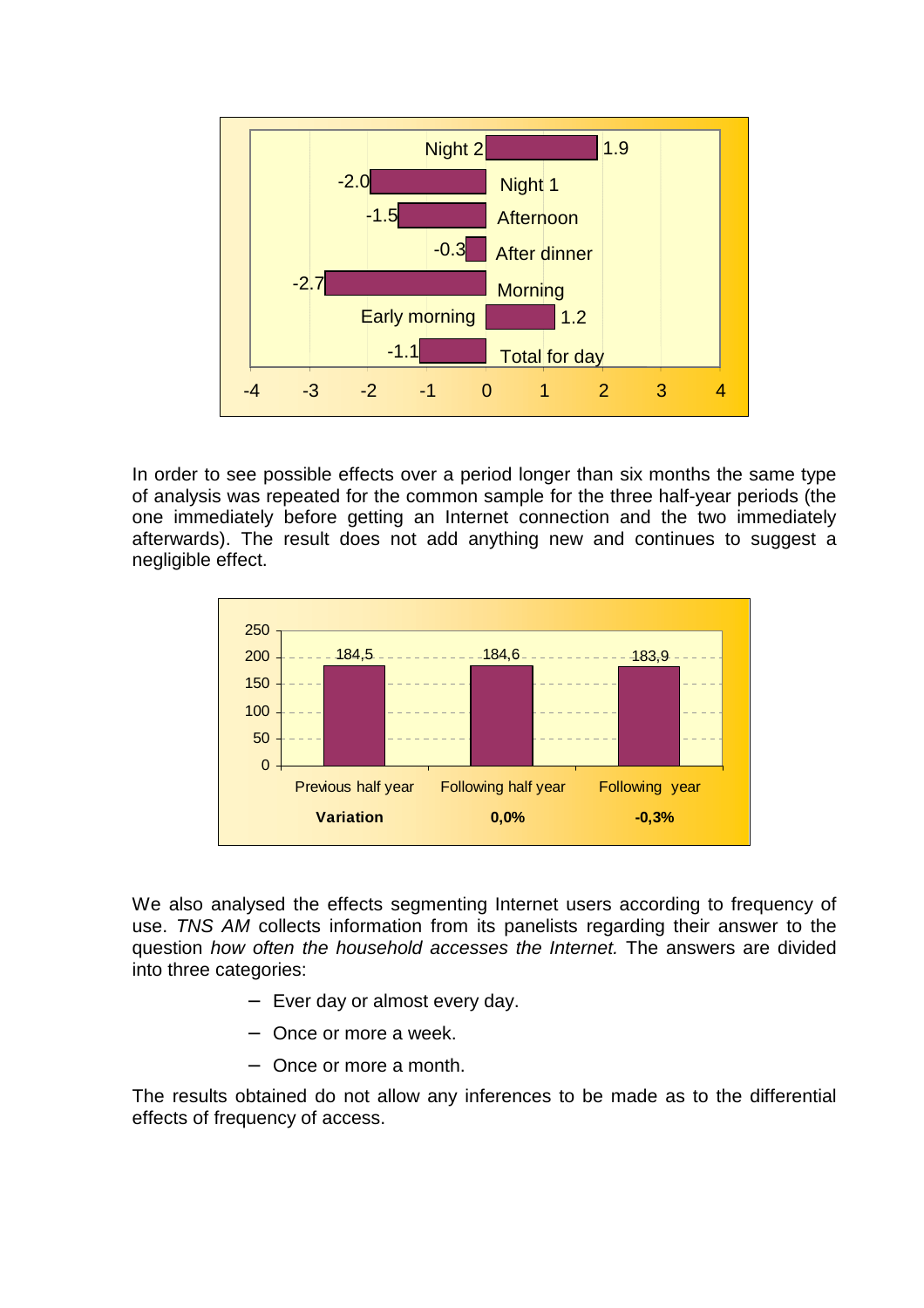

This absence of negative impact on television consumption is to some extent confirmed by the historical time course of the basic television and Internet indicators. The figure below shows the progressive take-up of Internet access by households<sup>2</sup> in Spain and the consistent stability of average television viewing time3.



On the international level, a slight increase in television consumption is observed, while Internet penetration is increasing in all countries. The first graph shows the time course in 30 countries and the second in European countries only<sup>4</sup>.

 $\overline{a}$ 

<sup>2</sup> EGM data

<sup>3</sup> *TNS AM* panel

<sup>4</sup> Médiamétrie / Eurodata TV data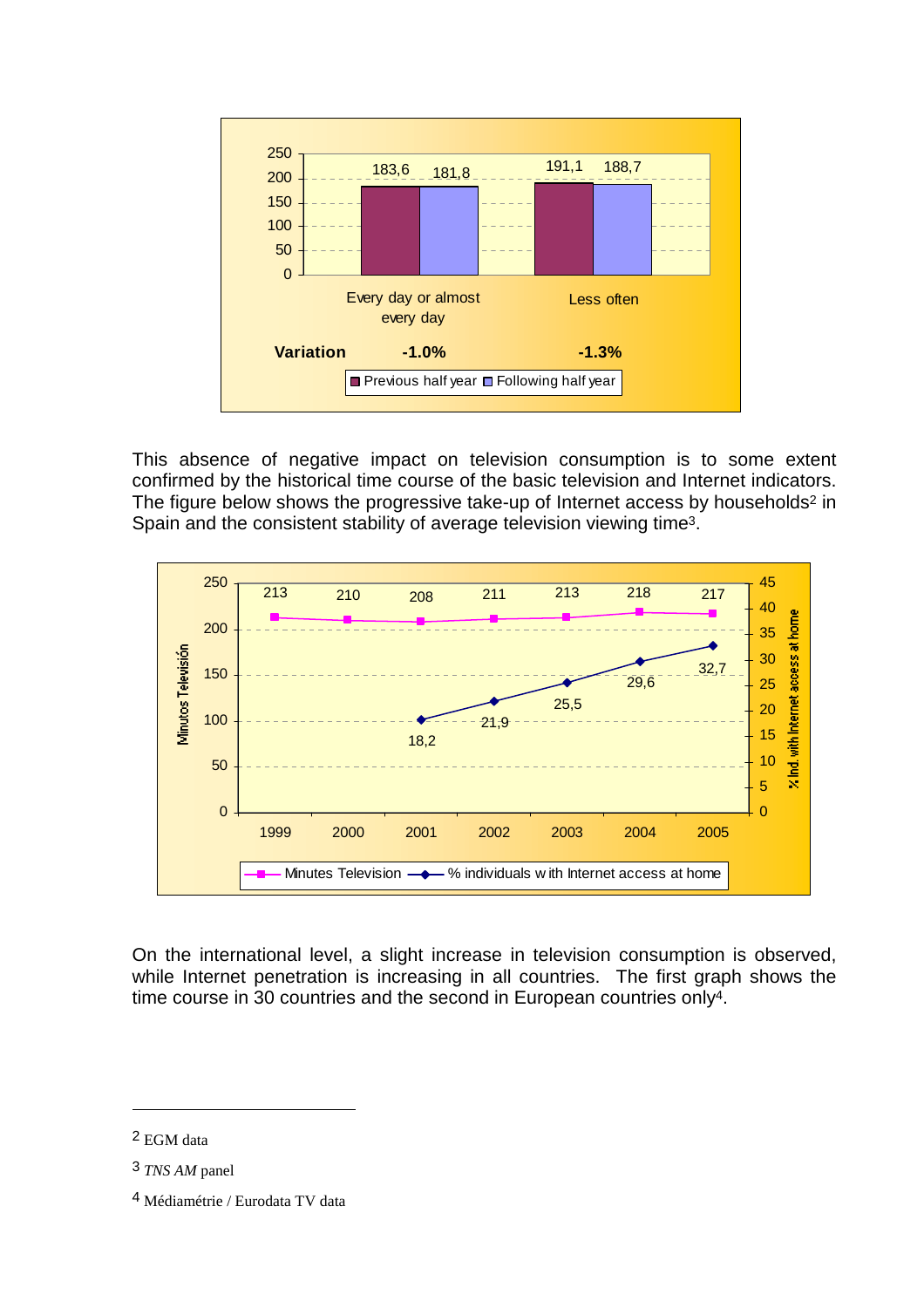

\* Belgium (north and south), Denmark, Finland, France, Germany, Greece, Ireland, Netherlands, Norway, Portugal, Spain, Sweden, Switzerland, UK, Hungary, Turkey, Argentina, Brazil, Chile, Mexico, Venezuela, Canada, USA, Australia (Melbourne and Sydney) and South Africa.



The Spanish meter panel confirms the EGM's findings that Internet users consume less television than the population in general. According to the *TNS AM* panel, individuals belonging to households with an Internet connection systematically consume 14% to 19% less than the total population in a given year. As might be expected, the differences can be seen to decrease over time.